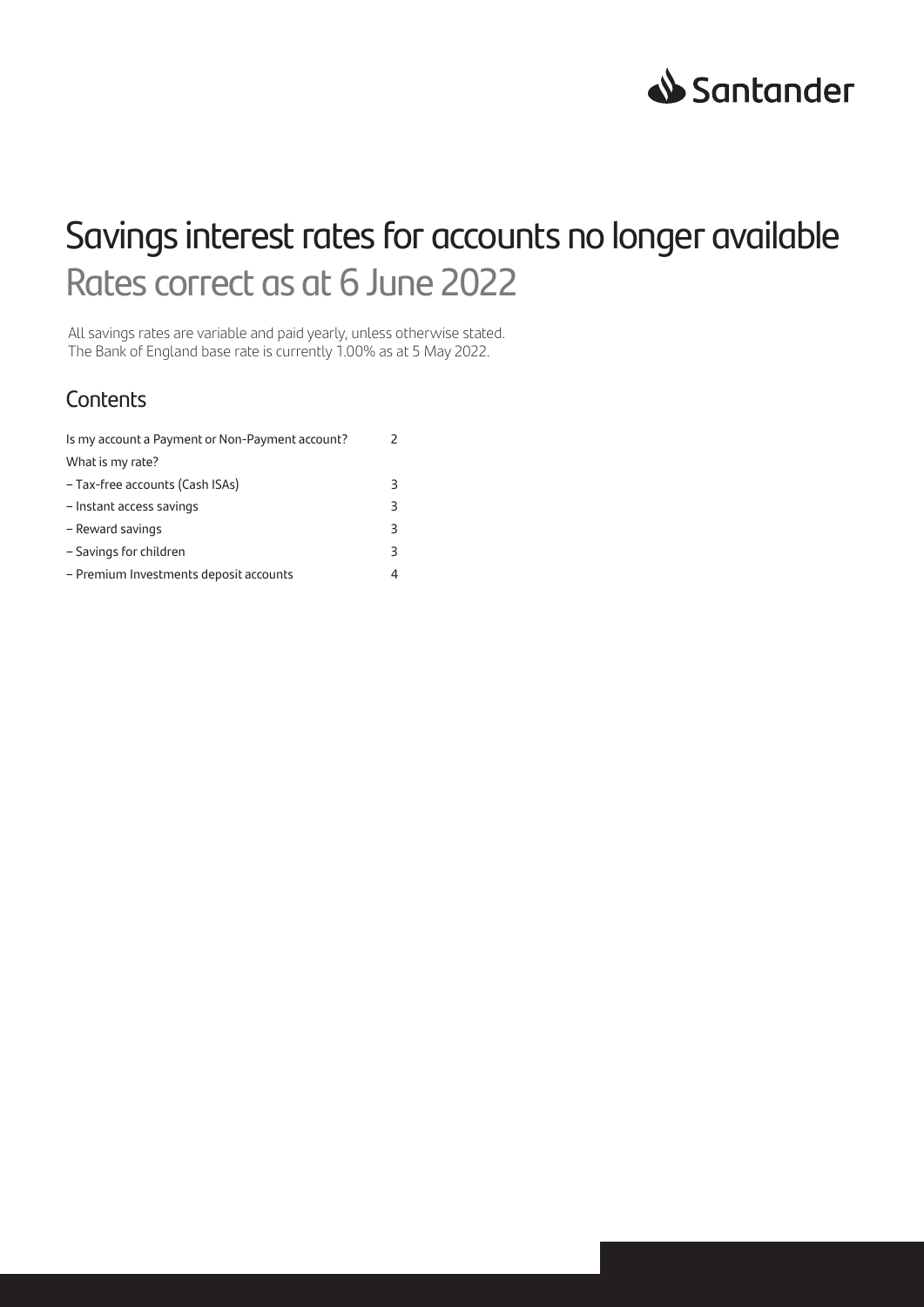### Is my account a Payment or Non-Payment account?

#### **Santander savings account classifications**

Our accounts are categorised into two types: 'Payment Accounts' and 'Non-Payment Accounts'.

Generally an account will be a Payment Account unless it has some form of restriction on how money can be paid in or out of that account.

Examples of Payment Accounts include ordinary current accounts and instant access savings accounts where money can be paid in and out with minimal restrictions.

Examples of Non-Payment Accounts include fixed term bonds; or accounts where you are charged a fee or lose interest payable if you make a withdrawal; or an ISA where there are limits as to how much can be saved each year.

Our accounts and their respective categorisation are listed below.

### **Accounts**

| <b>Payment Accounts</b>         | Non-Payment Accounts                  |
|---------------------------------|---------------------------------------|
| Charity Investment Account      | Regular eSaver                        |
| eSaver                          | Fixed Term accounts                   |
| Everyday Saver                  | <b>ISAs</b>                           |
| First HomeSaver Special Issue 1 | Retirement Investment Account (ANRIA) |
| Flexible Saver for Kids         | Santander Shareholder Account         |
| Rate for Life                   | Santander Shareholder Default Account |
| Instant Saver                   | Premium Investments deposit accounts  |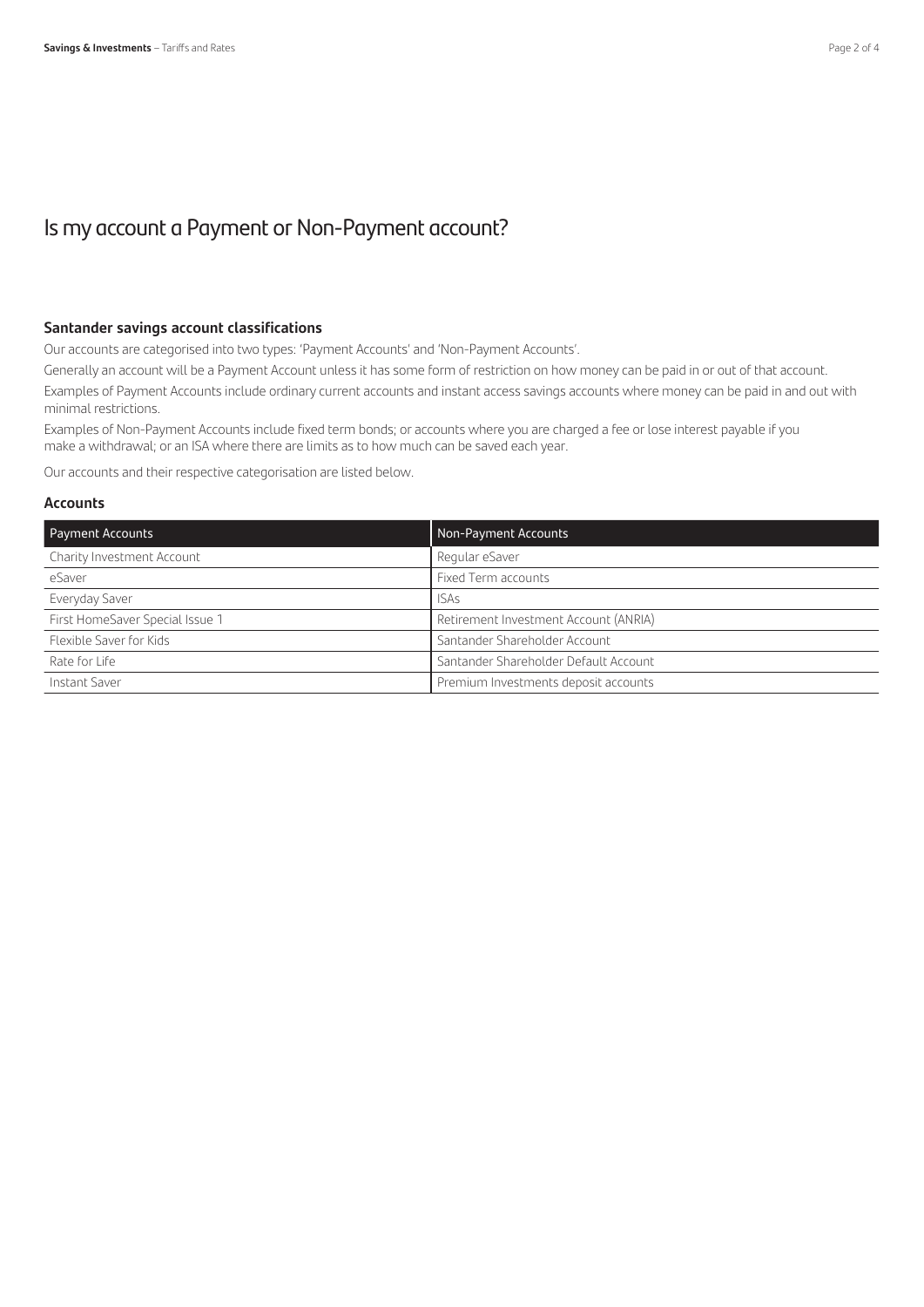## What is my rate? (in alphabetical order)

### **Tax-free accounts (Cash ISAs)**

|                                            | Tax Free/AER |
|--------------------------------------------|--------------|
| 11213 eISA (Issue 11)                      |              |
| $£$ ] +                                    | 0.10%        |
| eISA (Issue 11)                            |              |
| $£1+$                                      | 0.05%        |
| 11213 eISA (Issue 12)                      |              |
| $£$ 1 +                                    | 0.10%        |
| elSA (Issue 12)                            |              |
| $£1+$                                      | 0.05%        |
| 11213 Junior ISA (Issue 1)                 |              |
| $f$ 1 +                                    | 1.00%        |
| Junior ISA (Issue 1)                       |              |
| $£$ ] +                                    | 1.00%        |
| Good for Life ISA                          |              |
| $£$ 1 +                                    | 1.00%        |
| 11213 Help to Buy: ISA (Issues 1, 2 and 3) |              |
| $£$ ] +                                    | 0.75%        |
| Help to Buy: ISA (Issues 1, 2 and 3)       |              |
| $£$ ] +                                    | 0.75%        |
| <b>ISA Saver</b>                           |              |
| $£1+$                                      | 0.10%        |

### **Instant access savings**

|                                                                                        | Gross/AER     |  |
|----------------------------------------------------------------------------------------|---------------|--|
| First HomeSaver Special Issue 1                                                        |               |  |
| $£1+$                                                                                  | 0.75%         |  |
| <b>Instant Saver</b>                                                                   |               |  |
| $£1+$                                                                                  | 0.10%         |  |
| Rate for Life                                                                          |               |  |
| £1,000+                                                                                | 1.25%         |  |
| 0.01% gross p.a./AER paid on balances below minimum account opening balance of £1,000. |               |  |
| Regular eSaver (Issue 12) for 11213 World and/or Santander Select customers            |               |  |
| $£1+$                                                                                  | 0.50% (Fixed) |  |
| Regular eSaver (Issue 13) for 11213 World and/or Santander Select customers            |               |  |
| $£1+$                                                                                  | 0.50% (Fixed) |  |
| eSaver (Issue 17) for 1I2I3 World and/or Santander Select customers                    |               |  |
| $£1+$                                                                                  | 0.10%         |  |
| eSaver (Issue 18) for 11213 World and/or Santander Select customers                    |               |  |
| $£1+$                                                                                  | 0.05%         |  |

### **Reward savings**

|                                   | Gross/AER |
|-----------------------------------|-----------|
| <b>Charity Investment Account</b> |           |
|                                   | 0.10%     |
| Santander Shareholder Account     |           |
|                                   | 0.01%     |

### **Savings for children**

|                                | Gross/AER |
|--------------------------------|-----------|
| <b>Flexible Saver for Kids</b> |           |
| <u>_</u>                       | 35%       |